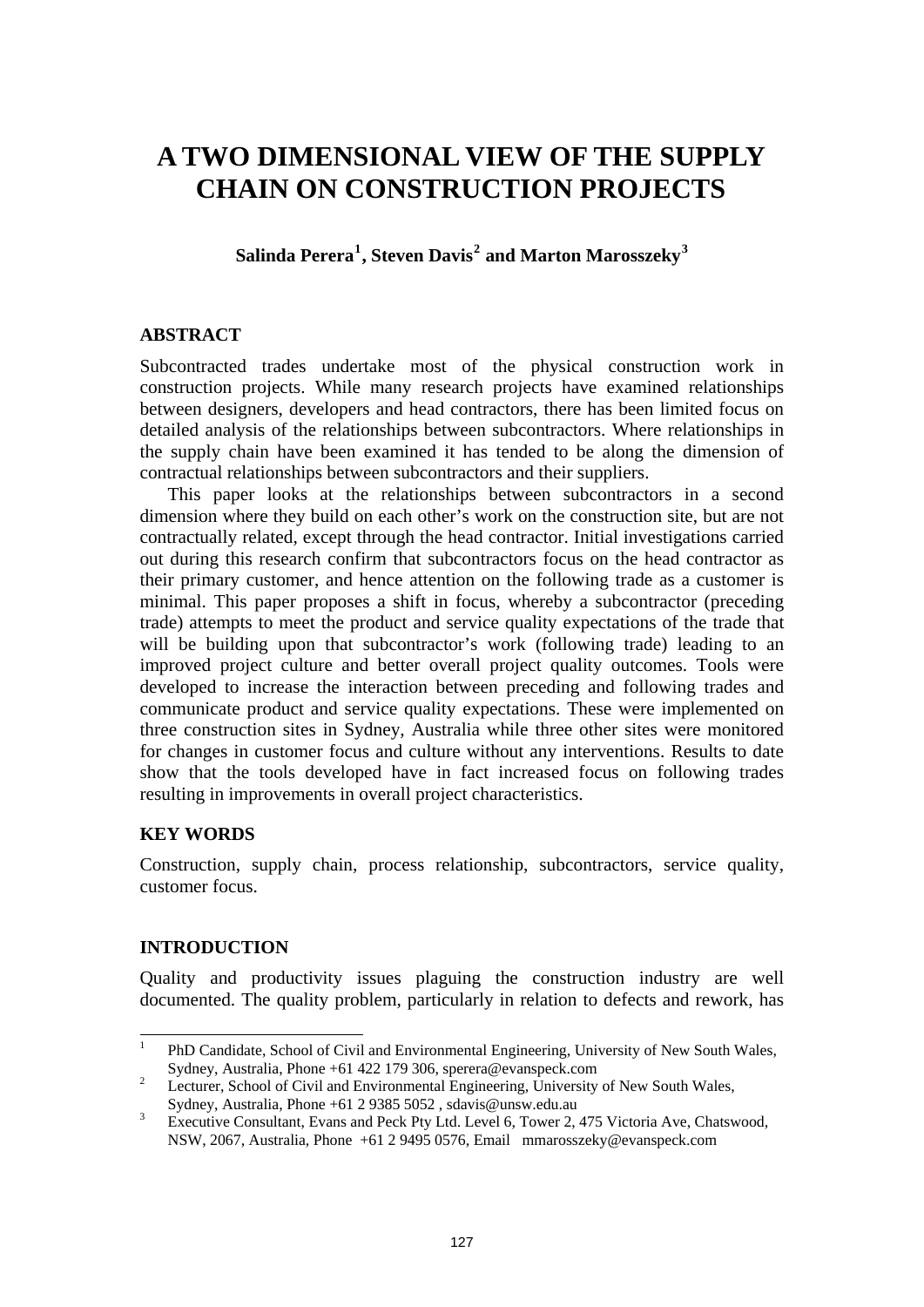been the focus of many research efforts including identifying cost and time implications (examples Thomas *et al,* 2002; Love, 2002) and causes of defects (Karim *et al,* 2006). Strategies put forward to ameliorate this quality problem are wide ranging and include technology improvements, such as quality function deployment, pre-manufacture, and information management, process transforms, such as performance measurement and benchmarking (Karim *et al.,* 2003), use of quality systems (Abdelhamid, 2003; Dissanayaka *et al.*, 2001) and improvements to design process and personnel aspects, such as leadership, motivation, communication, culture and a combination of the above as a system in moving products or services from a customer supplier perspective. The last of the aforementioned categories is generally termed Supply Chain Management (SCM) and has gained interest within the Construction Industry in recent years as a tool for achieving quality and productivity gains (Vrijhoef & Koskela, 2000, Cheng *et al*., 2001). The following sections of this paper discuss the product and information flow characteristics of subcontractors as supply chain partners at a micro level and aligning supply demand expectations with a view to improving focus on following trades as internal customers and using this as a move towards better application of lean concepts through improved product flow reliability in construction supply chain management (Zimmer *et al*., 2008), defect cost minimisation and reduction of non-value adding activities. The last section shows how this focus on following trades as internal customers can be achieved on a construction site.

#### **SUBCONTRACTOR ROLE IN CONSTRUCTION**

Two issues strengthen the case for detailed assessment of supply chain issues at subcontractor level.

First, is the changed role of the head contractor as a supply chain partner. The biggest cost centre leading to occupation of constructed premises is the construction itself. In recent times, the way head contractors deliver the product has changed though their central role has not. As the construction industry has repositioned itself to be able to respond better to cyclical fluctuations typically faced by it, a key element in its reorganisation has been the structural change in the way head contractor firms construct a project, from primarily using in-house expertise and labour previously, to the use of a large number of subcontractors at present. Presently, up to 90% of the construction work may be done by subcontractors (Mathews *et a.,* 2000; Karim *et al,* 2006), and head contractors mostly tend to undertake management and coordination activities (Humphreys *et al*, 2003). This aspect is recognised in the context of supply chain management. Egan (2002) refers to it as supply side integration and went to the extent of recommending that "clients should *require* the use of integrated teams and long term supply chains and actively participate in their creation".

Secondly, fragmentation, while being an inherent characteristic of the current construction industry, is at its highest at subcontractor level. There are many instances where multiple organizations have been hired from the same trade, sometimes to work in different areas and on other occasions to finish up another organization's half done job.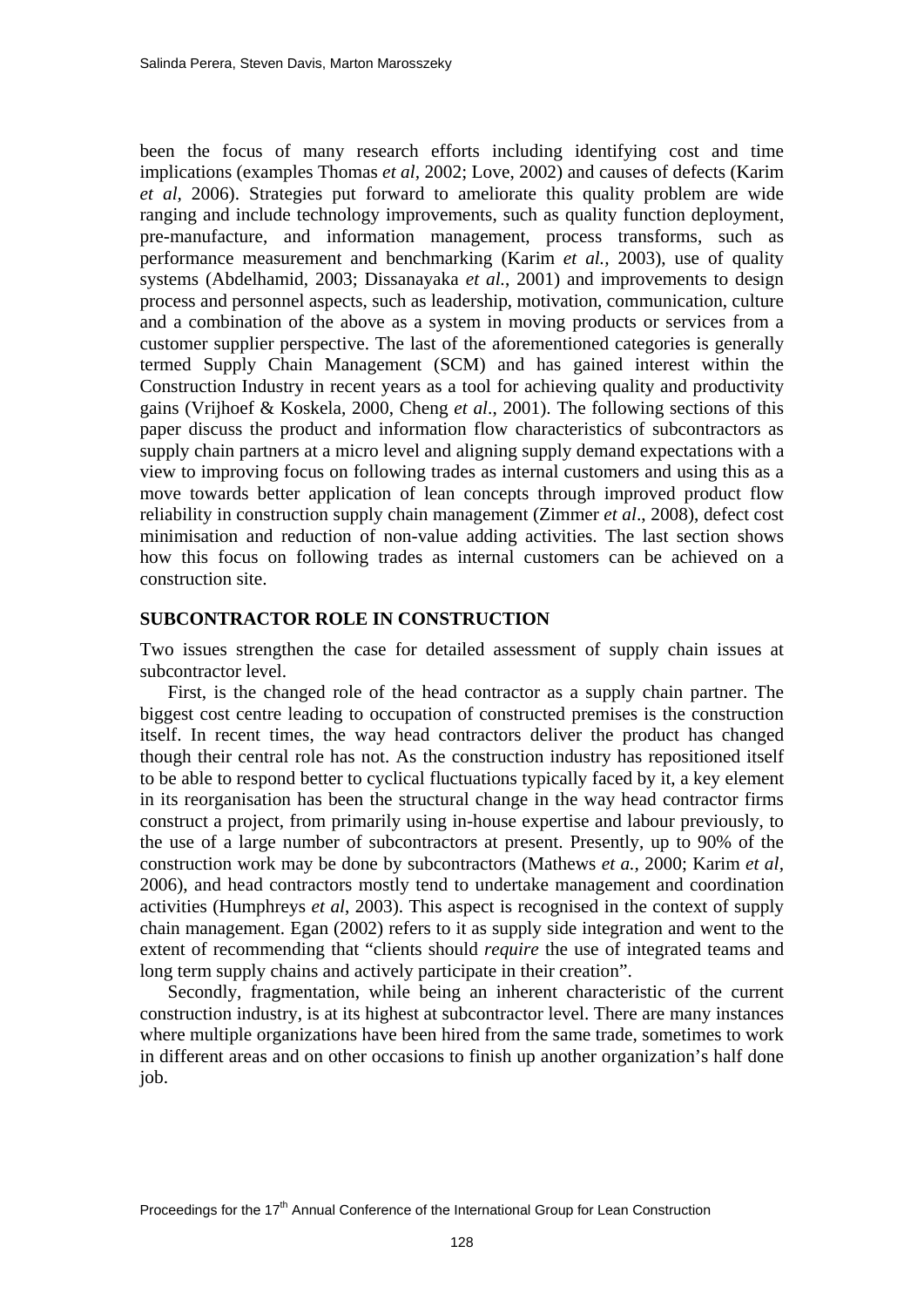## **SUPPLY CHAIN STUDIES IN CONSTRUCTION**

Supply chain studies typically have conformed to the notion of a linear product/ service flow from one supply chain partner to the next. Hence, at a macro level, the typical supply chain of a construction project has included client (end user), designers, head contractor, subcontractors, and suppliers through a traditional path of delivery. Wong and Fung (1999) used the client, consultants, the general contractor and its subcontractors and suppliers as supply chain members as in Figure 1 through a traditional path of delivery.



Figure 1: Supply Chain of a Construction Project (reproduced from Wong & Fung, 1999)

More recent studies have maintained a similar model with some minor changes, most notably, Vrijheof and Koskela (2000) included the information and material flows while O'Brien *et al.* (2002) identifies the complexities of project site activity procedures and multiple layers of suppliers connected to subcontractors.

Many studies at this level have lead to concepts such as aggregation and integration (example Dainty *et al,* 2001) seeking a framework to create linkages within and between supply chain partners. Consequently the primary focus has been on partnering, alliances, joint ventures and consortia between clients and service providers including integrating design and construction. Humphreys et al. (2003) observe that partnering has mostly been seen in terms of clients and head contractors and very few studies have been devoted to the relationship between the head contractor and subcontractors.

However a key aspect missing from these studies is the focus on subcontractors. While detailed analysis of subcontractors' role as supply chain partners has gained some interest lately construction supply chain models proposed by Vaidyanathan and Howell (2007) and Vrijhoef and De Ridder (2007) are still limited to recognizing the multiple players and layers of subcontractors and suppliers in construction further expanding the horizontal contractual chain, with no linkages between subcontractors. Figure 2 summarizes the output of these studies during the construction phase. While the model recognizes the complexities in linkages between upstream and downstream supply chain partners at this level, there is no evidence of recognition of linkages across streams particularly between subcontractors who need to interact on the construction site.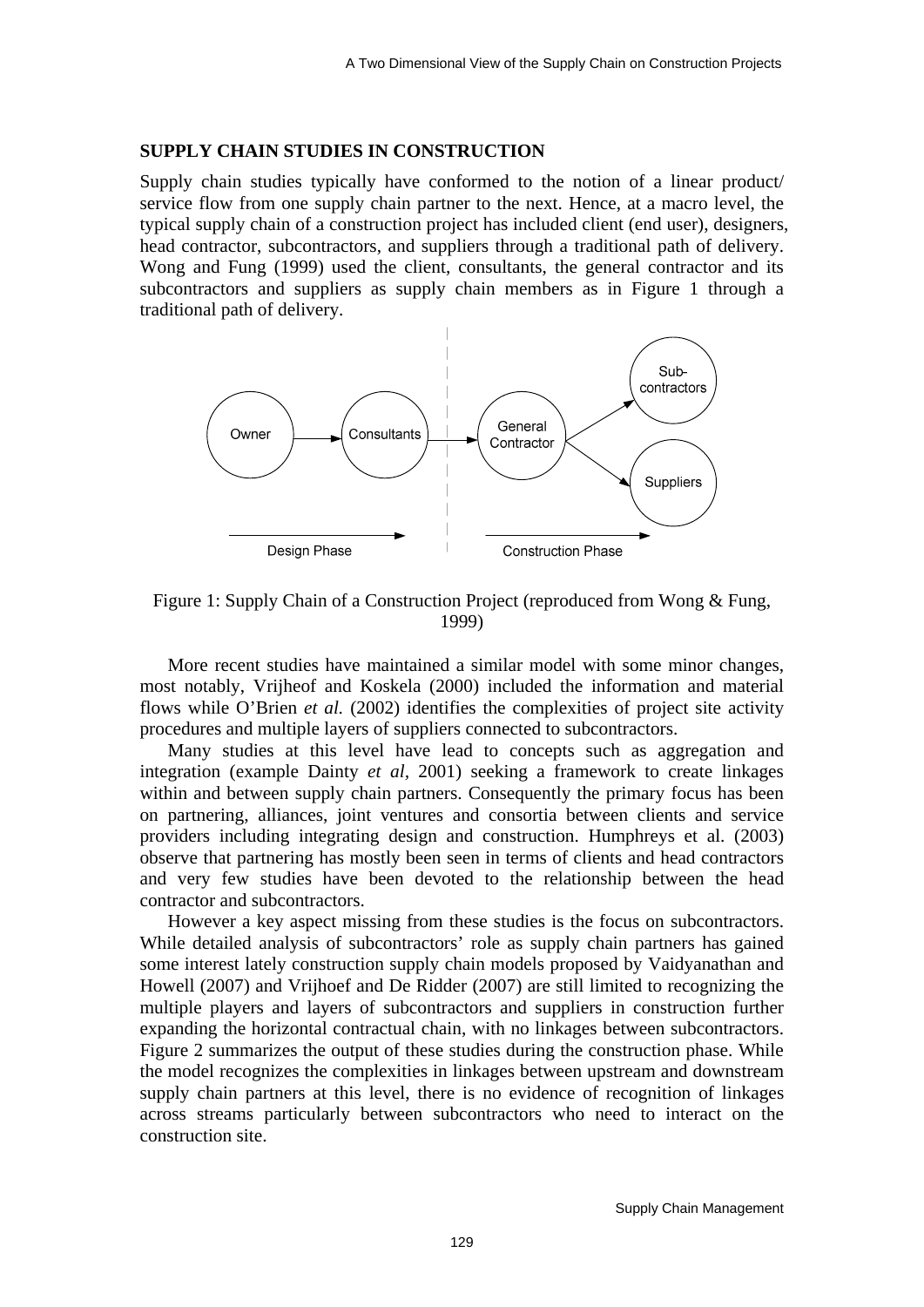Further, Dainty et al. (2001) refer to all the interfaces: client/contractor, consultant/contractor, contractor/subcontractor, and subcontractor/supplier: but do not include the interface between preceding and following subcontractors. Humphreys et al. (2003) focused on HC/SC partnering. In doing so they looked at a number of issues but did not investigate the work flow linkages between various subcontractors.

Essentially, the notion of a large number of subcontractors and sub-subcontractors forming a supply chain of preceding/following trades is not acknowledged as such by the existing project management strategies of the head contractors or subcontractors, nor is there any evidence of its recognition in the literature.

Karim et al, (2006) agrees and adds that studies on relationships between subcontractors are further complicated due to the subcontractors being contractually obliged only to the head contractor, whereas the construction process flows from one subcontractor to the other. Hence, the current issue of subcontractor linkages is attributed to the lack of integration of the output of one subcontractor (preceding trade) to the input requirements of the following trade.



Figure 2: Construction Phase Supply Chain in Construction

The industry response towards integration and continuance of learning has concentrated on some head contractors initiating long term relationships mainly between the head contractor and subcontractors (vertical integration).

Efforts towards horizontal integration addressing the issue of having a high number of subcontractors on projects though are still in its infancy. Hence, it is still not uncommon to see over hundred subcontractors being procured for a typical multi storey building project. In the absence of a detailed study and an acceptable framework, the current industry practice attributes this to a coordination issue as part of the head contractor's role. Some initiatives being implemented with limited success as a result include regular subcontractor coordination meetings and head contractor administered defect checklists. This may in fact have compounded the quality problem in construction by taking away the responsibility for the work from the respective trades. Hence, it is proposed that by establishing a stronger customersupplier relationship between the preceding trade and the following trade, recognizing the following trade as an internal customer within the project setup, the quality issue could be addressed more effectively and with reduced non-value adding activities.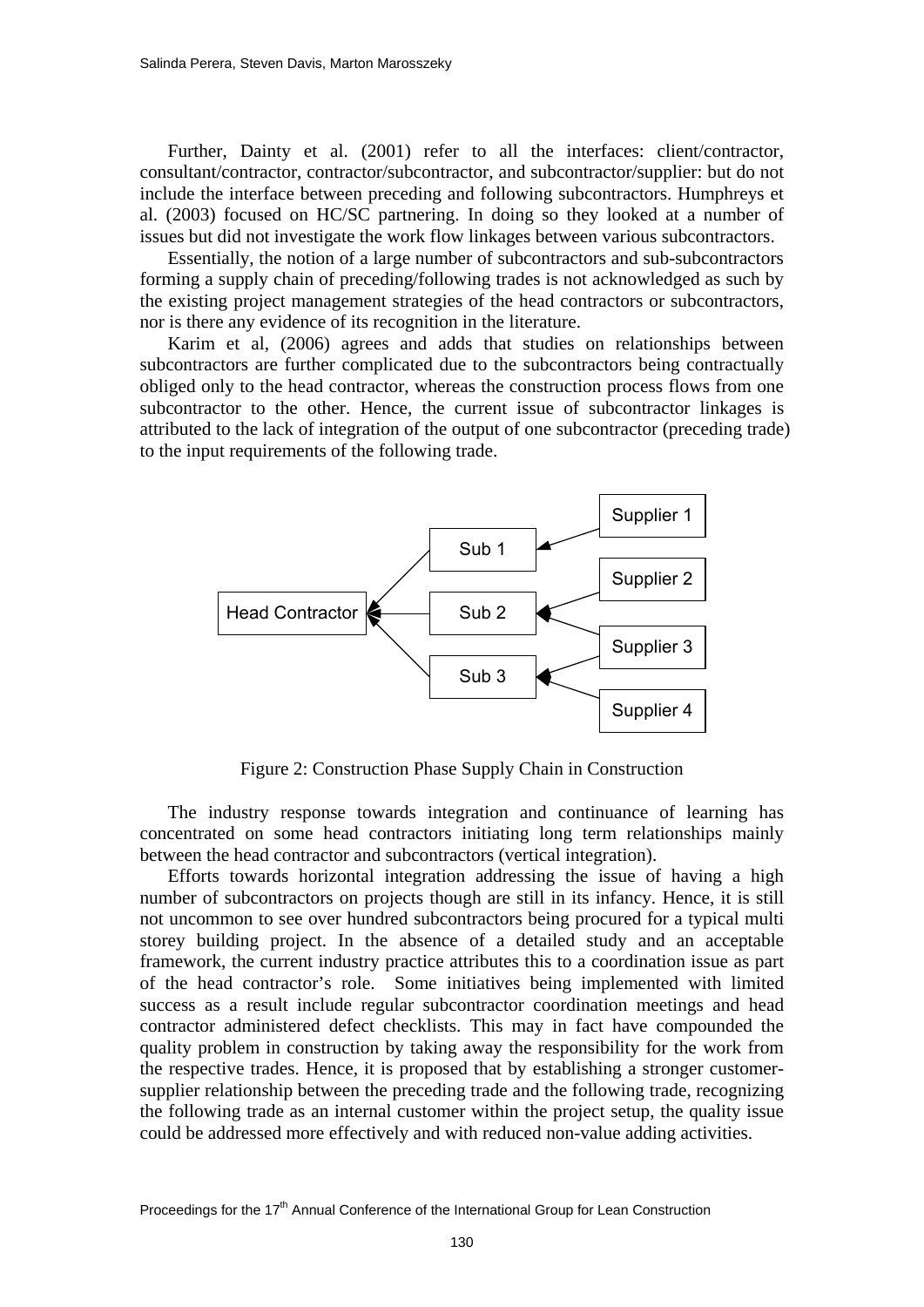It is not possible to overhaul the construction industry characteristics to fit within an existing theory. While, some have attempted the use of multiple theoretical approach (Isatto & Formoso, 2006) to provide a comprehensive description and understanding of construction supply chains, the focus in this ongoing research is to model the existing characteristics and to adapt the theory such that improvements can be implemented within the modeled framework.

# **CUSTOMER FOCUS EXPERIMENT**

An investigation was performed on 6 construction sites, involving 30 subcontractors, to see if the sub-contractors' perception of the following trade being their customer could be influenced. Half of the sites administered a Pre-Start checklist focusing on handover quality issues and half did not. All sites were surveyed before and after to determine the effect of the Pre-Start process.

Projects for this were provided by industry partners for the research project around Sydney, Australia. The projects were similar in characteristics in that they were all building projects in New South Wales (NSW), most of the work was carried out by subcontracted trades while the head contractor was focused on management and coordination. Most projects had repeating floors or units.

#### **BASELINE STUDY**

The aim of the baseline study was to examine the current customer orientation associated with trade subcontractors prior to any interventions. A questionnaire was developed to obtain empirical evidence of the existence of relationships with possible customers as well as the parameters affecting these relationships, particularly with internal customers.

As part of the initial survey, respondents were asked to identify their perceived primary customer from a choice of four: end user, architect (designers), builder (head contractor) or following trades. The next question asked for the main reason for their choice. More than 90% of the subcontractors identified the head contractor as their main customer with the most common reason for their choice being the contractual relationship. Results are presented in Table 1:

| <b>Customer</b><br>Group | <b>Percentage</b> | <b>Reasons</b>           | Percentage for each<br>reason within each<br>customer group |
|--------------------------|-------------------|--------------------------|-------------------------------------------------------------|
| <b>Builder</b>           | 91%               | Contract                 | 47%                                                         |
|                          |                   | More Projects            | 4%                                                          |
|                          |                   | End of Chain             | 3%                                                          |
|                          |                   | Didn't Specify           | 46%                                                         |
| End User                 | 6%                | <b>Warranty Card</b>     | 100%                                                        |
| Architect                | 3%                | Represent Client's Needs | 100%                                                        |
| <b>Following Trade</b>   | 0%                | None                     | N/A                                                         |

Table 1: Subcontractors' Perceived Main Customers before Interventions

Interestingly, none of the subcontractors surveyed on the six sites identified the following trade as their primary customer. While one of the key ideas of Quality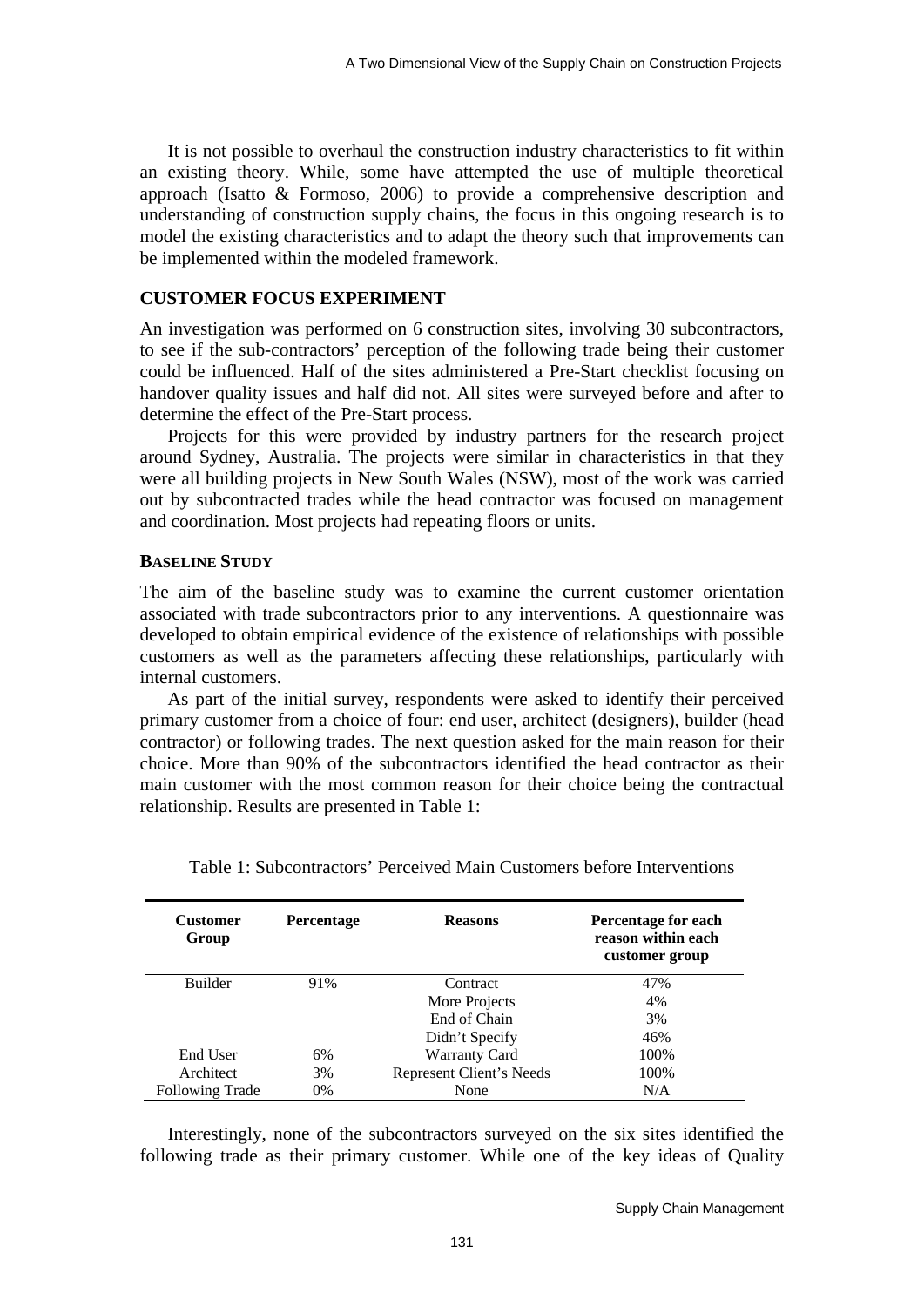Management is pleasing the customer, it is also well recognized in the literature that this applies even when the customer is another part of the same business or the project, a so called internal customer.

The next part of the survey was aimed at understanding how each subcontractor trade focused on different potential internal customers within a construction project. For this, each respondent was asked to divide 100% between three internal customer groups namely; head contractor, designer/architect and following trade according to what they thought their current focus is. On average while the head contractor received more than 60% of their attention as an internal customer, the following trade received only 15% of the focus. Figure 3 shows the variability of the responses across the six sites and focus spread between head contractor, end user and following trade as customers at the beginning.





This confirms that the traditional supplier-customer relationship does not recognize the view of a trade subcontractor treating the following trade as an internal customer. Nevertheless, the process and information flow characteristics observable between these entities suggest the need to recognize the existence of such interdependence.

Given the above results it is not surprising that trades often leave defective work for the following trade, and that following trades are prepared to work on top of defective work.

## **TRADE START-UP CHECKLISTS: PRE-START**

The handover of work from one trade to the next is a significant stage in the construction process for a number of reasons including:

• Occupation of the work area changes typically from one organisation to another;

Proceedings for the  $17<sup>th</sup>$  Annual Conference of the International Group for Lean Construction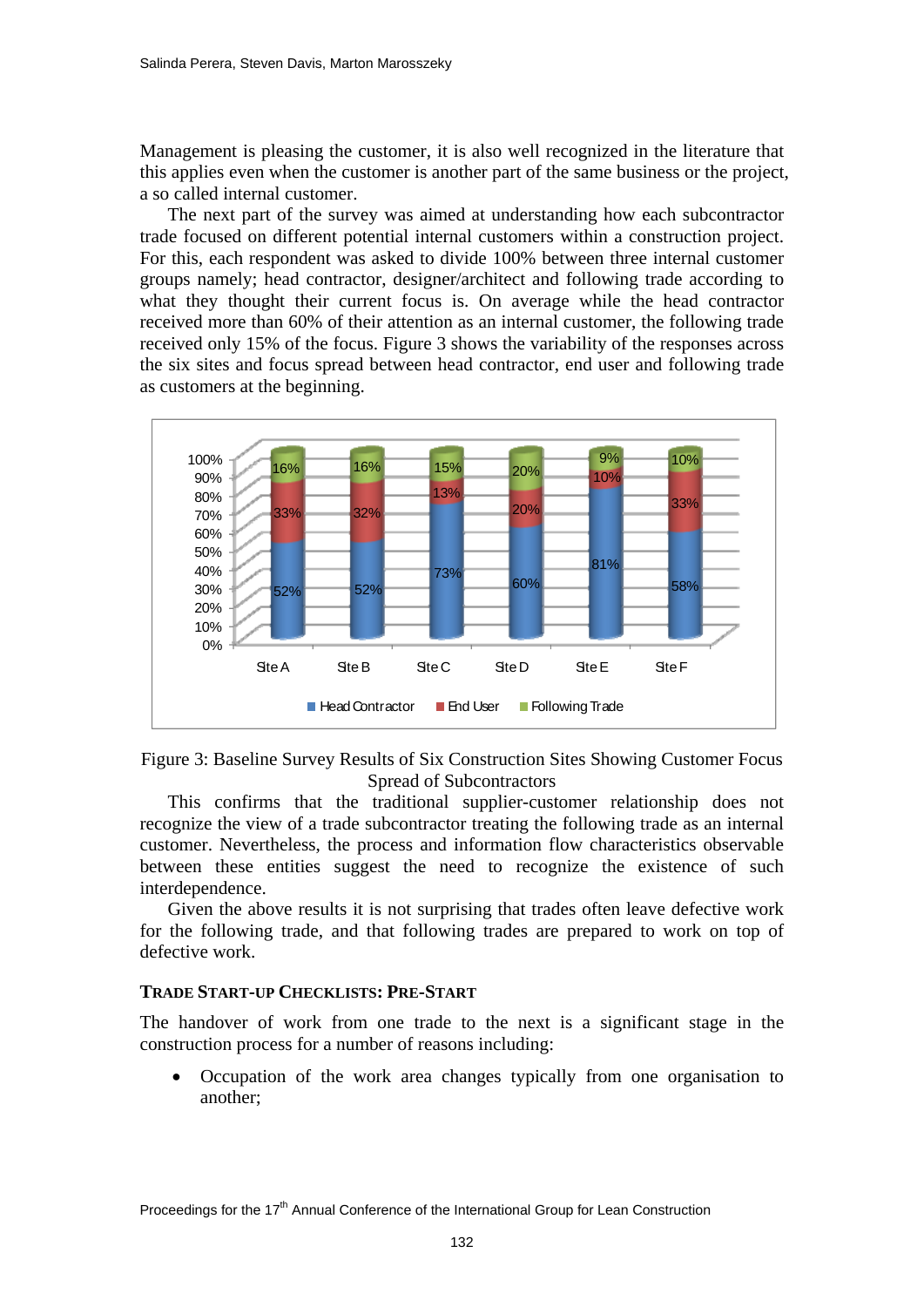- Last opportunity to assess the quality and safety outcomes of the preceding trade prior to the preceding trade moving to a different work area, level or project;
- Opportunity to identify defects as close as possible to the work phase to avoid building up on defective work;
- Opportunity to assess integration of needs between preceding and following trades including communication of information; and
- Opportunity for following trade to assess support services provided by the head contractor and service quality expectations from the preceding trade.

Based on initial investigations, the previous stage of this research and comments from industry partners, it was recommended that a checklist could be used to best capture the relevant product and service quality attributes during the trade handover process. Hence Trade Start-up Checklists were developed by the research team to utilise the above opportunities and thereby capturing key physical/ product and service quality expectations among key trades at trade handover points. Marosszeky *et al,* (2005) presented an example of such a trade start-up checklist developed for the plumbing trade for one of the three project sites it was implemented in.

# **IMPLEMENTATION**

A key learning outcome of the implementation of the trade start-up checklists was the implementation process itself. On the first of the three sites, the head contractor initiated the development of checklists. This process faced a number of obstacles and eventually failed to be implemented due to issues in getting buy-in from the relevant subcontractors. It was seen by many subcontractors as a document seeking responsibility for the work received by them from the preceding trade. Further, it tended to include only those items that were of interest to the head contractor and missed key items that were required to ensure a desirable handover.

While the use of these checklists was not compulsory, there was no additional reward other than any perceived benefits from the implementation of the checklists itself for both the head contractor and the selected subcontractors. Hence, giving ownership of the checklist to the trades who were using it was important. Therefore, on the remaining two sites, the selected trades were given a blank slate during the meeting to identify the items that were important to them when they move into a new work area. Interestingly, there were many similarities with the failed checklists developed by the head contractor but they also included items that were seen as services and coordination responsibilities of the head contractor, that were missing in the failed ones. These included, having a clean site with preceding trades' waste removed from work area, preceding trade being out of the way when starting work, suitable site facilities and storage allocated, etc. Some key categories of checklist descriptions and examples are presented in table 2.

# **DISCUSSION**

The trade start-up checklists were seen as a useful tool by both the subcontractors and the head contractor in the two construction projects particularly as a means of identifying defects early and coordinating the preceding and following trade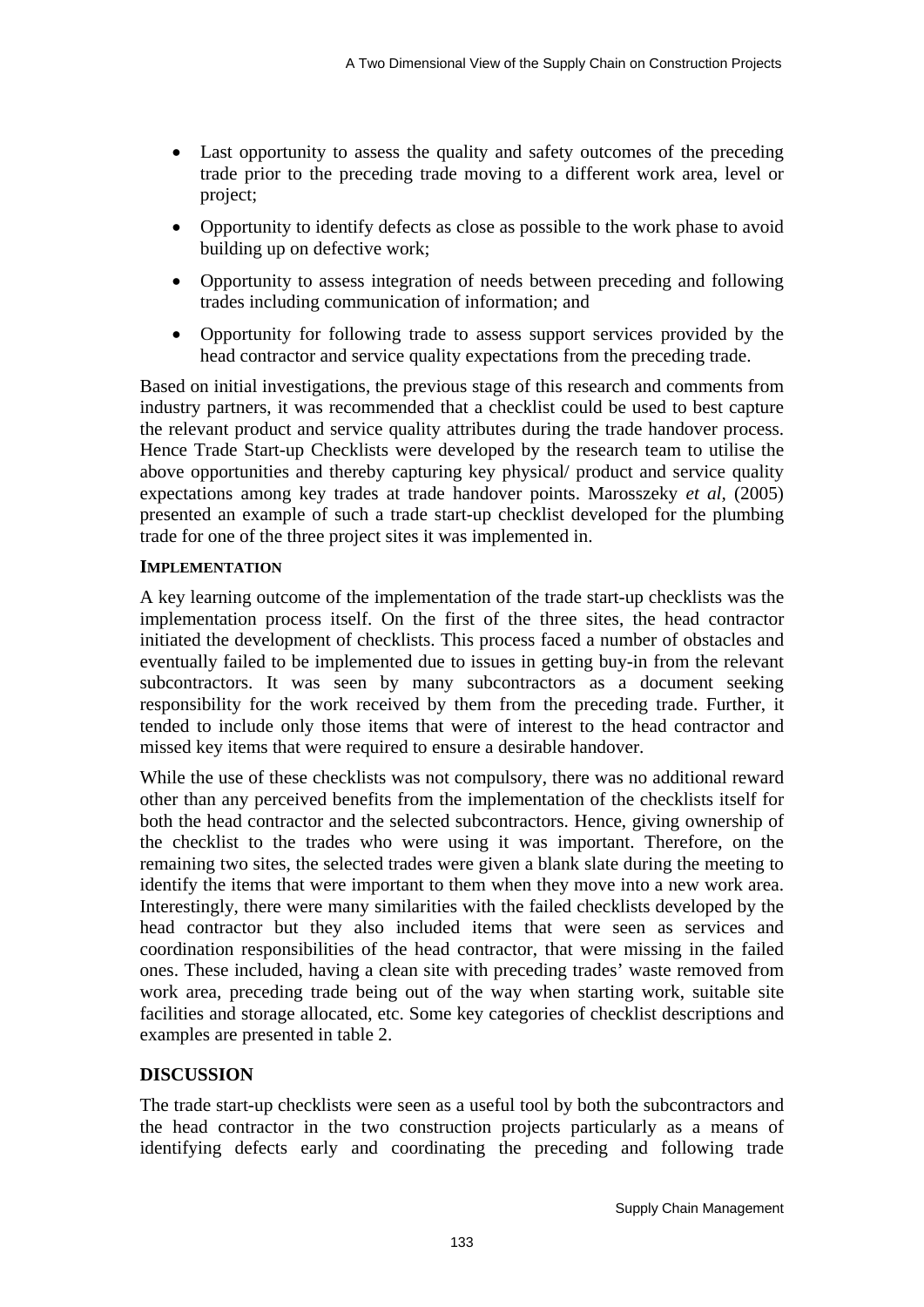requirements at the beginning of a project to enable trouble-free coordination in subsequent work areas/ floors.

| Trade     | <b>Description</b>                                             | <b>Description category</b>                   |
|-----------|----------------------------------------------------------------|-----------------------------------------------|
| Plumbing  | Penetrations as per latest<br>drawings                         | Physical quality of preceding<br>trade's work |
|           | Tiler and renderer has protected<br>FW from sand and cement    | Service Quality of preceding<br>trade         |
|           | Completion of preceding trades'<br>work coordinated            | Head contractor support services              |
|           | Clear access provided                                          | Head contractor support services              |
|           |                                                                |                                               |
| Rendering | Brickwork square and plumb                                     | Physical quality of preceding<br>trade's work |
|           | Membrane cured and suitable                                    | Physical quality of preceding<br>trade's work |
|           | Work area left tidy and accessible                             | Service Quality of preceding<br>trade         |
|           | Defects rectification of preceding<br>trades' work coordinated | Head contractor support services              |

Table 2: Trade Start-up Checklist Sample Extracts: Plumbing & Rendering

It was also observed that on the sites that implemented Pre-Start, the perception of the following trade as a customer has increased. The customer focus questionnaire was repeated on the two sites that implemented pre-start and three other control sites that did the baseline survey. The results are shown in Figure 4.



Figure 4: Change in Customer Focus with and Without Pre-Start

While it is not the scope of this paper to analyse in detail the changes in response by individual subcontractors, it is worth noting that a significant shift towards

Proceedings for the 17<sup>th</sup> Annual Conference of the International Group for Lean Construction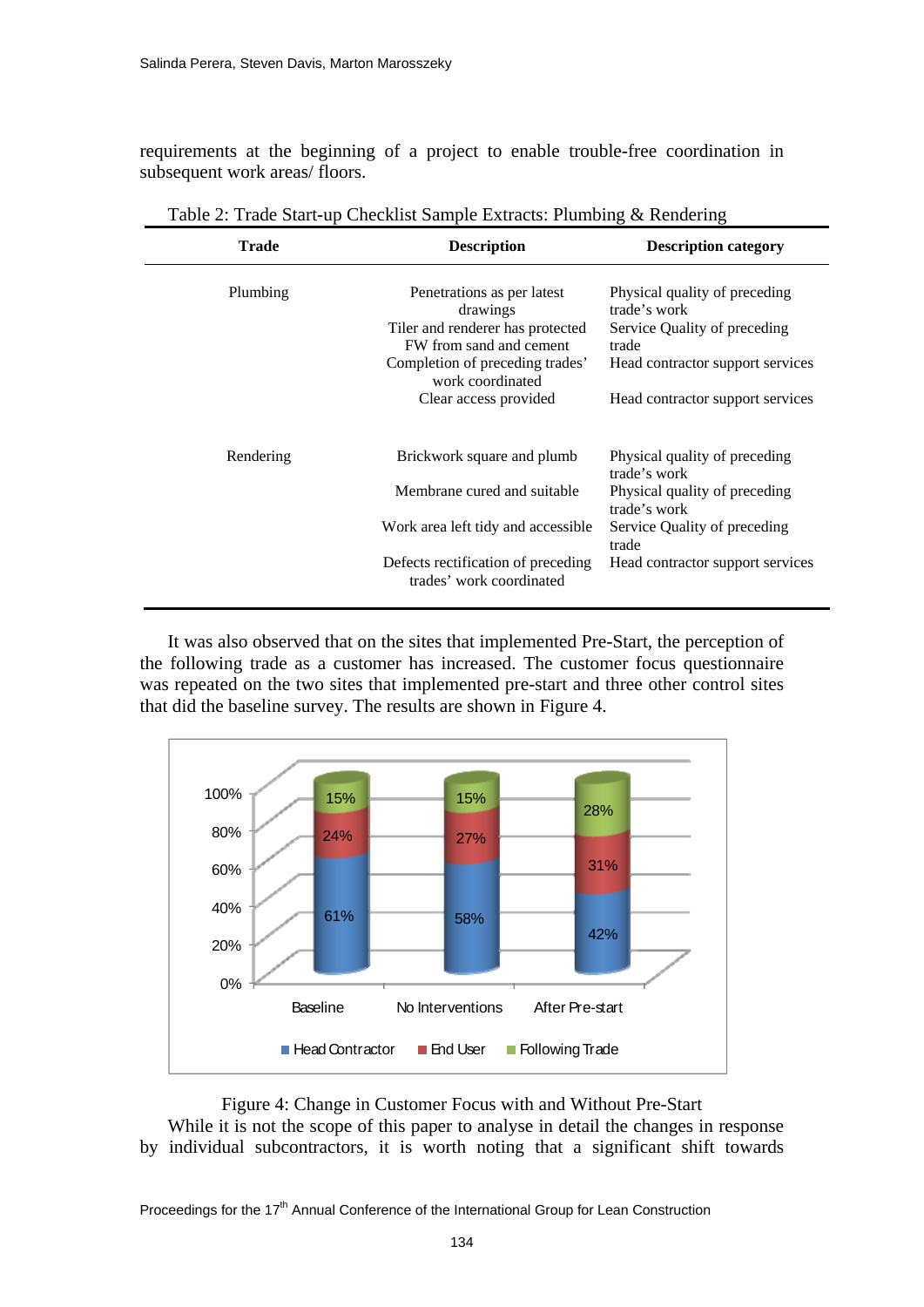increased focus on the following trade was observed with the trades that were involved in the Pre-Start process. This research acknowledges the many variables between construction sites, subcontractor organizations and various work phases (structural, finishes, etc.). Hence, the qualitative interpretation of the effects of the interventions becomes significant in verifying the quantitative results. Marosszeky *et al* (2005) reported the qualitative interpretation of a director of one of the head contractor teams where Pre-Start focused attention of workers on the site to the supplier-customer nature of the relationship between trades leading to significant improvements in quality.

## **FURTHER RESEARCH**

The need for detailed research at subcontractor level in construction is already detailed in this paper. This can be directed towards long term systemic shifts in practices and perceptions as well as developing a robust tool available for immediate implementation to alleviate a tangible, current issue. This research is continuing to refine the Pre-Start process to address the latter while progressing in modeling process flow characteristics and associated customer-supplier expectations between subcontractors to develop a typical framework to identify key stages of using the Pre-Start.

#### **ACKNOWLEDGEMENTS**

The authors acknowledge the support of an industry consortium comprising of the following companies: Management Consultants: Farrell Management, Head Contractors: Barclay Mowlem, Baulderstone Hornibrook, Mainbrace, Multiplex, Reed Constructions and Walter Construction, Specialist Contractors and designers: Acoustic Logic, Ajax Plumbing, Cubic Interiors, De Martin Gasparini, Fugen, Hastie, Kone, Polyseal, Star Electrical, Waterman AHW. These members both funded the research and provided access to the research team on their sites.

# **REFERENCES**

- Abdelhamid, T.S. (2003), "Six-sigma in lean construction systems: opportunities and challenges", in Martinez, J.C. and Formoso, C.T. (Eds), *Proceedings of 11th Annual Conference on Lean Construction*, Virginia Polytechnic Institute and State University, Blacksburg, VA, pp. 65-81.
- Cheng, E. E. L., Li, H., Love, P. E. D. and Irani, Z. (2001). "An e-business model to support supply chain activities in construction", *Logistics Information Management*, 14(1/2), 68-77.
- Dainty, A. R. F., Briscoe, G. H. and Millett, S. F. (2001), "New perspectives on construction supply chain integration", *Supply Chain Management: An international Journal,* Vol 6, No 4, pp163-173
- Dissanayaka, S.M., Kumaraswamy, M.M., Karim, K. and Marosszeky, M. (2001), "Evaluating outcomes from ISO 9000-certified quality systems of Hong Kong constructors", *Total Quality Management*, Vol. 12 No. 1, pp. 29-40.
- Egan, J. (2002). "Accelerating Change, Strategic Forum for Construction", *Rethinking Construction*, UK.